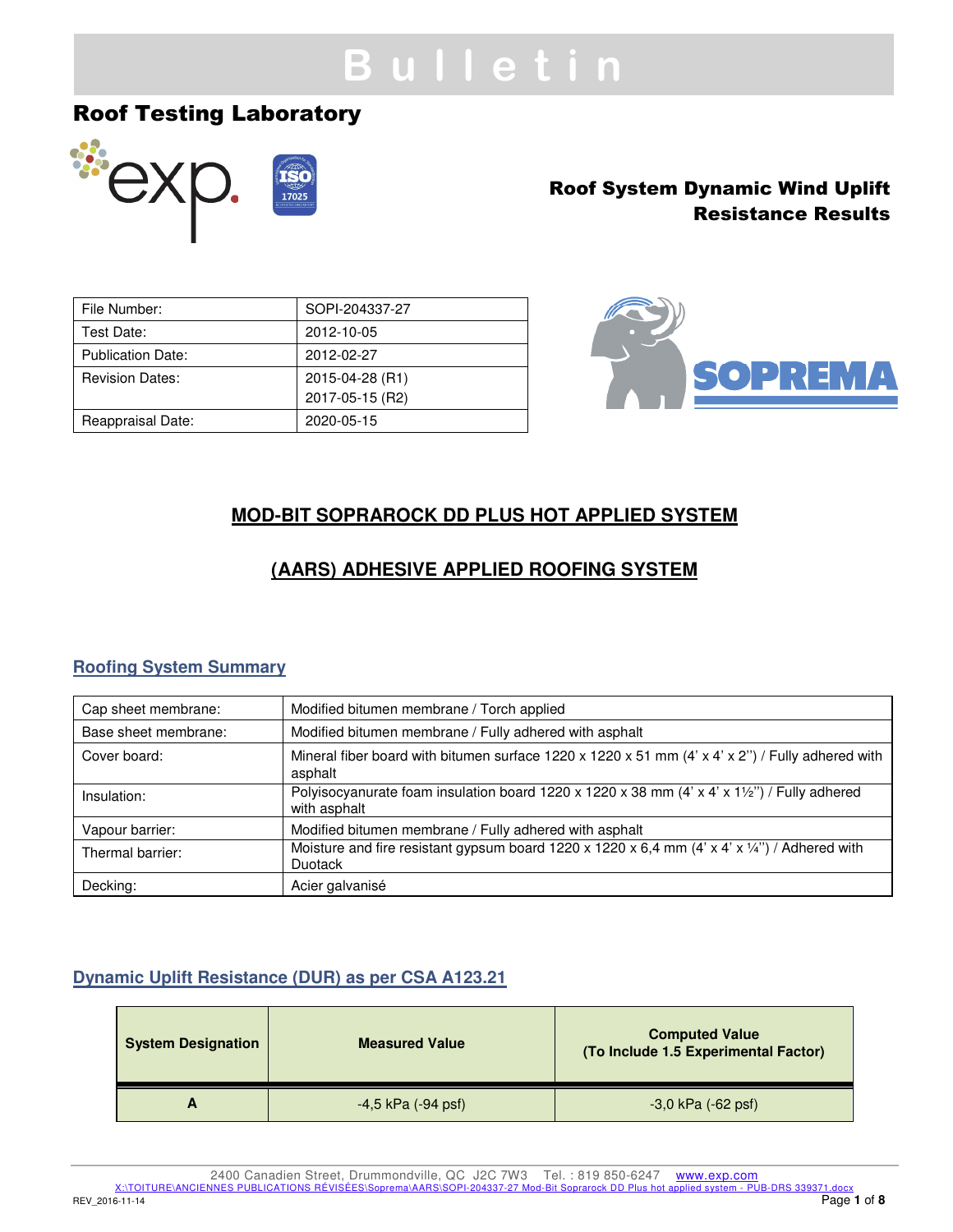

SOPI-204337-27

### **Products**

| <b>CAP SHEET MEMBRANE</b>                                                     |                                                                                                           |                            |                          |                             |
|-------------------------------------------------------------------------------|-----------------------------------------------------------------------------------------------------------|----------------------------|--------------------------|-----------------------------|
|                                                                               | <b>TESTED PRODUCT</b> : Membrane composed of a non-woven polyester reinforcement and SBS modified bitumen |                            |                          |                             |
| <b>System</b>                                                                 | <b>Application Method</b>                                                                                 |                            |                          |                             |
| A                                                                             | Torch applied                                                                                             |                            |                          |                             |
| <b>ELIGIBLE PRODUCT(S)</b>                                                    |                                                                                                           |                            |                          |                             |
|                                                                               | Sopralene Flam 250<br>GR.                                                                                 | Sopralene Flam 180<br>GR   | Soprastar Flam HD GR     | Sopralene Flam 180<br>FR GR |
| Soprema                                                                       | Sopralene Flam 250<br>FR GR                                                                               | Soprastar Flam HD FR<br>GR | Sopralene Mammouth<br>GR | Sopraply Traffic Cap<br>560 |
|                                                                               | Sopraply Traffic Cap<br>FR 561                                                                            |                            |                          |                             |
| Attachment mode: Torch applied                                                |                                                                                                           |                            |                          |                             |
| Soprema                                                                       | Colply Traffic Cap FR<br>461                                                                              | Sopralene 180 GR           | Sopralene 250 GR         | Colply Traffic Cap 460      |
|                                                                               | Sopralene 180 FR GR                                                                                       | Sopralene 250 FR GR        |                          |                             |
| <b>Attachment mode</b> : Fully adhered with type II asphalt or Soprasphalte M |                                                                                                           |                            |                          |                             |

| <b>BASE SHEET MEMBRANE</b>                                            |                                                                                                           |                      |                           |                          |  |
|-----------------------------------------------------------------------|-----------------------------------------------------------------------------------------------------------|----------------------|---------------------------|--------------------------|--|
|                                                                       | <b>TESTED PRODUCT</b> : Membrane composed of a non-woven polyester reinforcement and SBS modified bitumen |                      |                           |                          |  |
| <b>System</b>                                                         | <b>Application Method</b>                                                                                 |                      | <b>Row spacing</b>        | <b>Fasteners spacing</b> |  |
| A                                                                     | Fully adhered with asphalt                                                                                |                      | N/A                       | N/A                      |  |
|                                                                       | <b>ELIGIBLE PRODUCT(S)</b>                                                                                |                      |                           |                          |  |
|                                                                       | Elastophene 180 PS                                                                                        | Elastophene PS       | Sopralene 180 PS          | Sopraply Base 510        |  |
| Soprema                                                               | Sopralene 180 Sanded                                                                                      | Sopralene 250 Sanded | Elastophene 180<br>Sanded |                          |  |
| Attachment mode: Fully adhered with type II asphalt or Soprasphalte M |                                                                                                           |                      |                           |                          |  |
| Soprema                                                               | Sopralene Flam 180                                                                                        | Sopralene Flam 250   |                           |                          |  |
| <b>Attachment mode:</b> Torch applied                                 |                                                                                                           |                      |                           |                          |  |

2400 Canadien Street, Drummondville, QC J2C 7W3 Tel. : 819 850-6247 www.exp.com<br><u>X:\TOITURE\ANCIENNES PUBLICATIONS RÉVISÉES\Soprema\AARS\SOPI-204337-27 Mod-Bit Soprarock DD Plus hot applied system - PUB-DRS 339371.docx<br>Pag</u>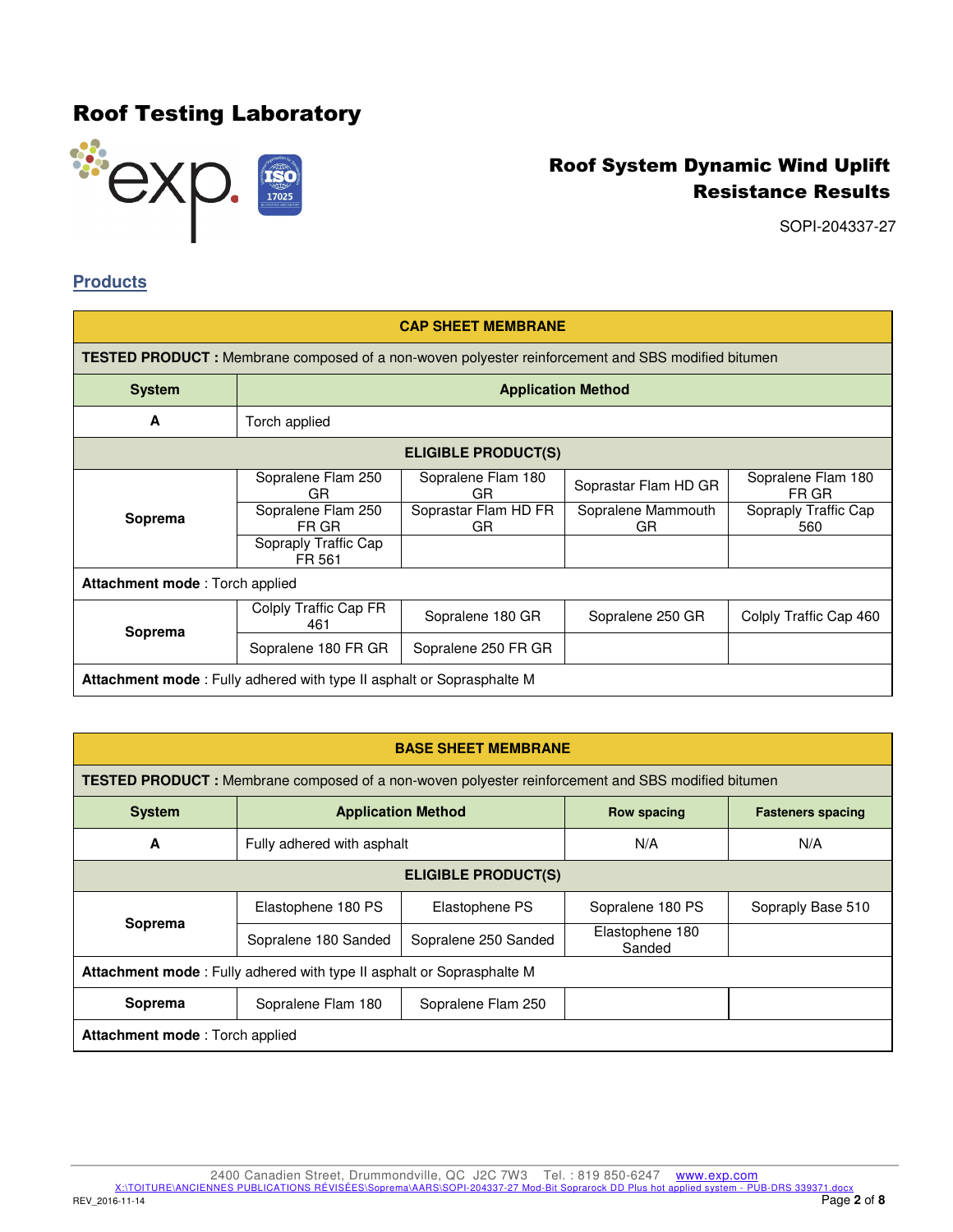

SOPI-204337-27

| <b>COVER BOARD</b>         |                                                                                                                   |                           |                       |  |
|----------------------------|-------------------------------------------------------------------------------------------------------------------|---------------------------|-----------------------|--|
|                            | TESTED PRODUCT : Mineral fiber (rock wool) insulation board with a rigid surface impregnated with a bitumen layer |                           |                       |  |
| <b>System</b>              |                                                                                                                   | <b>Application Method</b> | <b>Fastening Rate</b> |  |
| A                          | Fully adhered with asphalt                                                                                        |                           | N/A                   |  |
|                            | <b>ELIGIBLE THICKNESS(ES)</b>                                                                                     |                           |                       |  |
| $\geq 51$ mm (2 in)        |                                                                                                                   |                           |                       |  |
| <b>FASTENING METHOD</b>    |                                                                                                                   |                           |                       |  |
| Type II asphalt            |                                                                                                                   |                           |                       |  |
| <b>ELIGIBLE PRODUCT(S)</b> |                                                                                                                   |                           |                       |  |
|                            | Soprarock DD Plus                                                                                                 |                           |                       |  |
| Soprema                    |                                                                                                                   |                           |                       |  |

| <b>INSULATION (Top Row)</b> |                                               |                                                                                                                           |                       |     |  |
|-----------------------------|-----------------------------------------------|---------------------------------------------------------------------------------------------------------------------------|-----------------------|-----|--|
|                             |                                               | <b>TESTED PRODUCT</b> : Polyisocyanurate foam insulation board laminated on both sides with fiber reinforced organic felt |                       |     |  |
| <b>System</b>               |                                               | <b>Application Method</b>                                                                                                 | <b>Fastening Rate</b> |     |  |
| A                           | Fully adhered with asphalt                    |                                                                                                                           |                       | N/A |  |
|                             |                                               | <b>ELIGIBLE THICKNESS(ES)</b>                                                                                             |                       |     |  |
|                             | Between 38 to 102 mm $(1\frac{1}{2}$ to 4 in) |                                                                                                                           |                       |     |  |
| <b>FASTENING METHOD</b>     |                                               |                                                                                                                           |                       |     |  |
| Type II asphalt             |                                               |                                                                                                                           |                       |     |  |
| <b>ELIGIBLE PRODUCT(S)</b>  |                                               |                                                                                                                           |                       |     |  |
| Soprema                     | Sopra-ISO                                     | Sopra-ISO Plus                                                                                                            |                       |     |  |
| <b>Atlas Roofing Corp.</b>  | ACFoam II                                     | ACFoam III                                                                                                                | <b>ACFoam IV</b>      |     |  |
| <b>Johns Manville</b>       | ENRGY 3                                       | <b>ENRGY 3 CGF</b>                                                                                                        |                       |     |  |
| <b>Hunter Panels</b>        | H-Shield                                      | <b>H-Shield CG</b>                                                                                                        |                       |     |  |

2400 Canadien Street, Drummondville, QC J2C 7W3 Tel. : 819 850-6247 www.exp.com<br><u>X:\TOITURE\ANCIENNES PUBLICATIONS RÉVISÉES\Soprema\AARS\SOPI-204337-27 Mod-Bit Soprarock DD Plus hot applied system - PUB-DRS 339371.docx<br>Pag</u>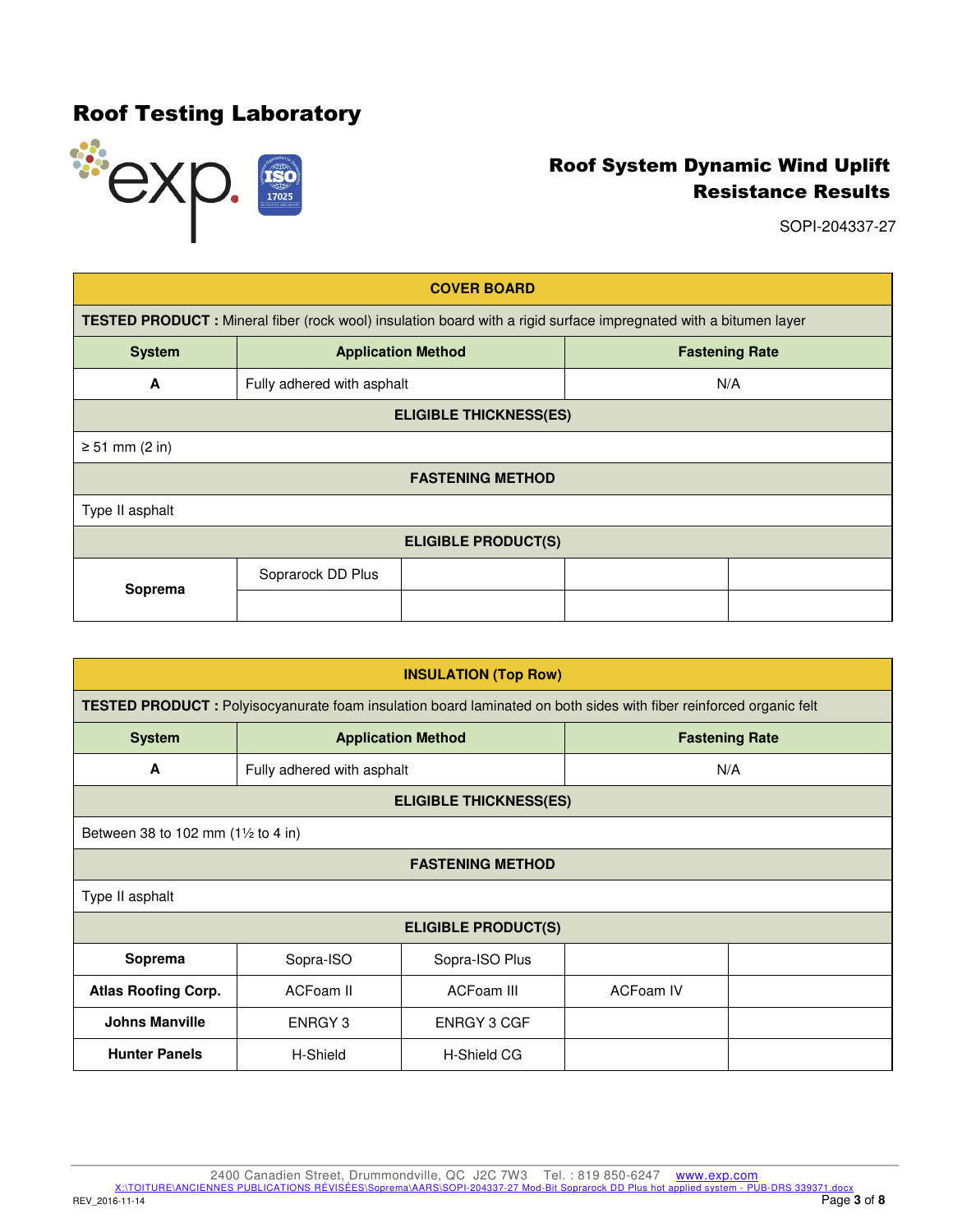

SOPI-204337-27

**INSULATION (Bottom Row)** 

**TESTED PRODUCT :** N/A

## **FASTENERS PULL OUT RESISTANCE**

**TESTED PRODUCT(S) :** N/A

| <b>VAPOUR BARRIER</b>                                     |                                                                                                 |                      |                      |  |
|-----------------------------------------------------------|-------------------------------------------------------------------------------------------------|----------------------|----------------------|--|
|                                                           | <b>TESTED PRODUCT</b> : Membrane composed of a glass mat reinforcement and SBS modified bitumen |                      |                      |  |
| <b>Primer</b><br><b>Fastening Method</b><br><b>System</b> |                                                                                                 |                      |                      |  |
| A                                                         | Fully adhered with asphalt                                                                      |                      | Elastocol 500        |  |
| <b>ELIGIBLE PRODUCT(S)</b>                                |                                                                                                 |                      |                      |  |
|                                                           | Elastophene Sanded                                                                              | Sopralene 180 Sanded | Sopralene 250 Sanded |  |
| Soprema                                                   |                                                                                                 |                      |                      |  |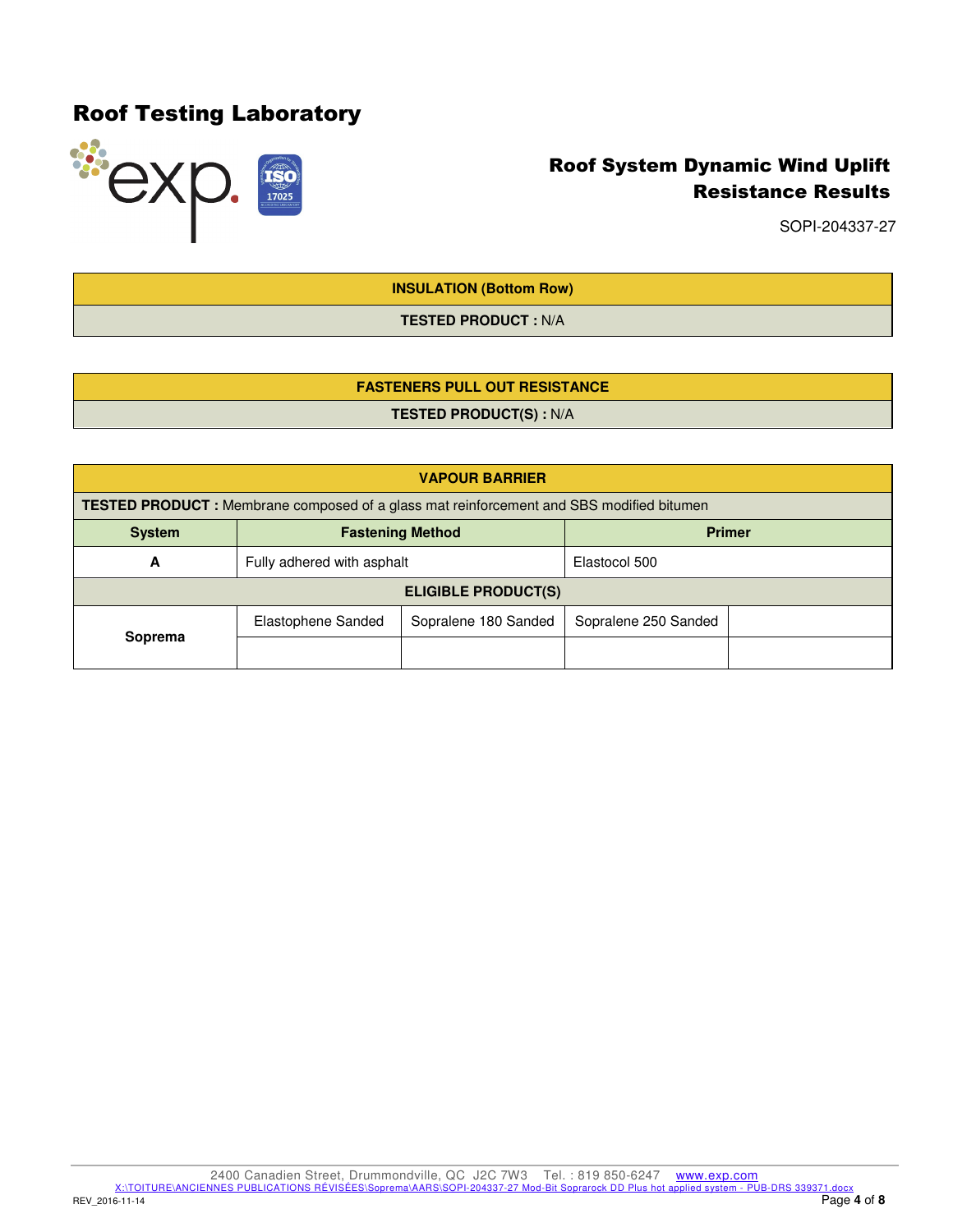

SOPI-204337-27



2400 Canadien Street, Drummondville, QC J2C 7W3 Tel. : 819 850-6247 www.exp.com

X:\TOITURE\ANCIENNES PUBLICATIONS RÉVISÉES\Soprema\AARS\SOPI-204337-27 Mod-Bit Soprarock DD Plus hot applied system - PUB-DRS 339371.docx<br>Page 5 of 8

REV\_2016-11-14 Page **5** of **8**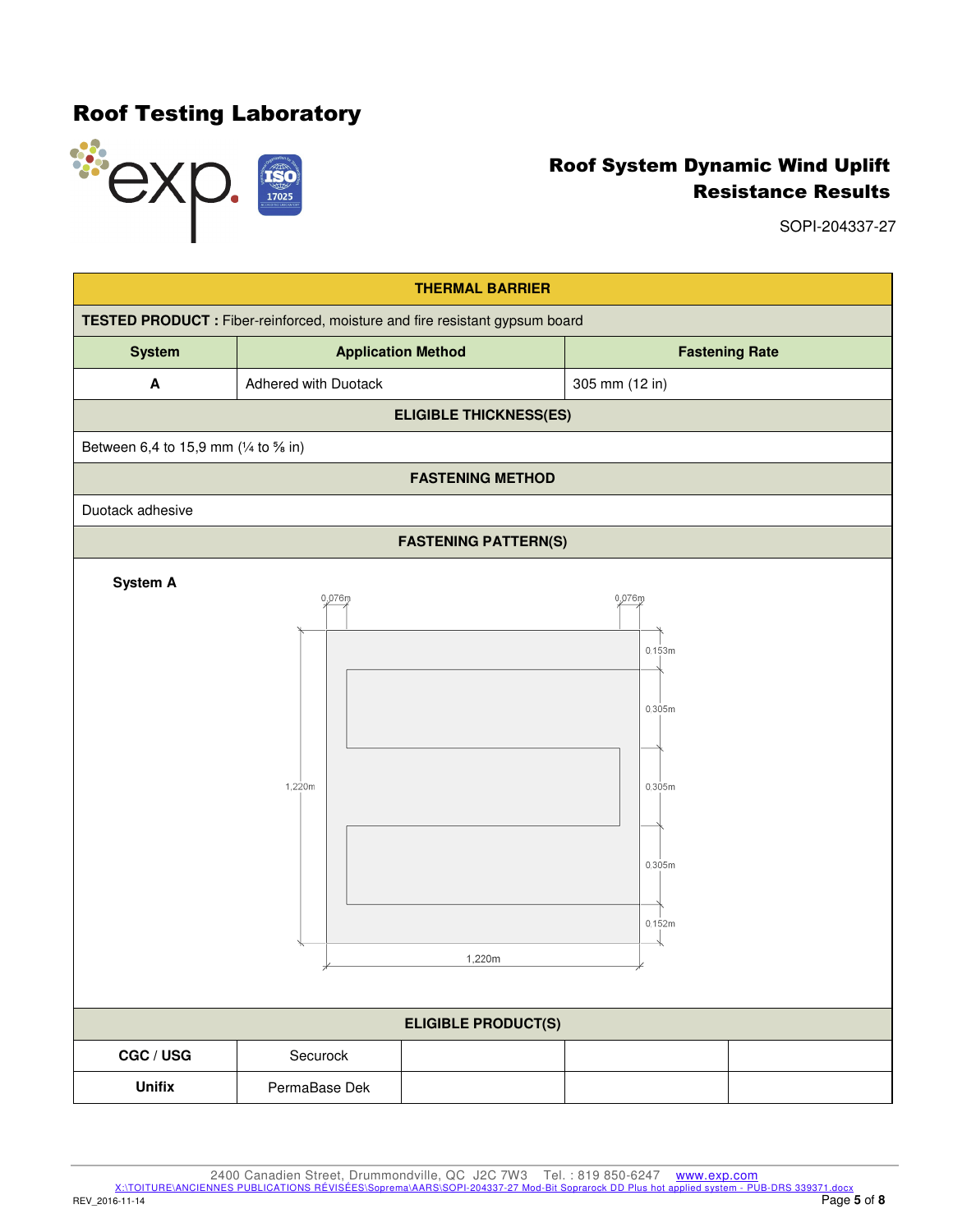

SOPI-204337-27

| <b>ADHESIVE</b>            |                                                                                      |  |                                           |               |
|----------------------------|--------------------------------------------------------------------------------------|--|-------------------------------------------|---------------|
|                            | <b>TESTED PRODUCT</b> : Type II asphalt consisting of oxidized bitumen               |  |                                           |               |
|                            | TESTED PRODUCT : Adhésif à deux composants à faible expansion à base de polyuréthane |  |                                           |               |
| <b>System</b>              | Ribbon's spacing                                                                     |  |                                           | <b>Primer</b> |
| A                          | Full surface applied (base sheet, cover board,<br>insulation and vapour barrier)     |  | Elastocol 500 (on top of thermal barrier) |               |
|                            | 305 mm (12 in) (thermal barrier)                                                     |  |                                           | N/A           |
| <b>ELIGIBLE PRODUCT(S)</b> |                                                                                      |  |                                           |               |
|                            | Type II Asphalt                                                                      |  |                                           |               |
| Soprema                    | Duotack                                                                              |  |                                           |               |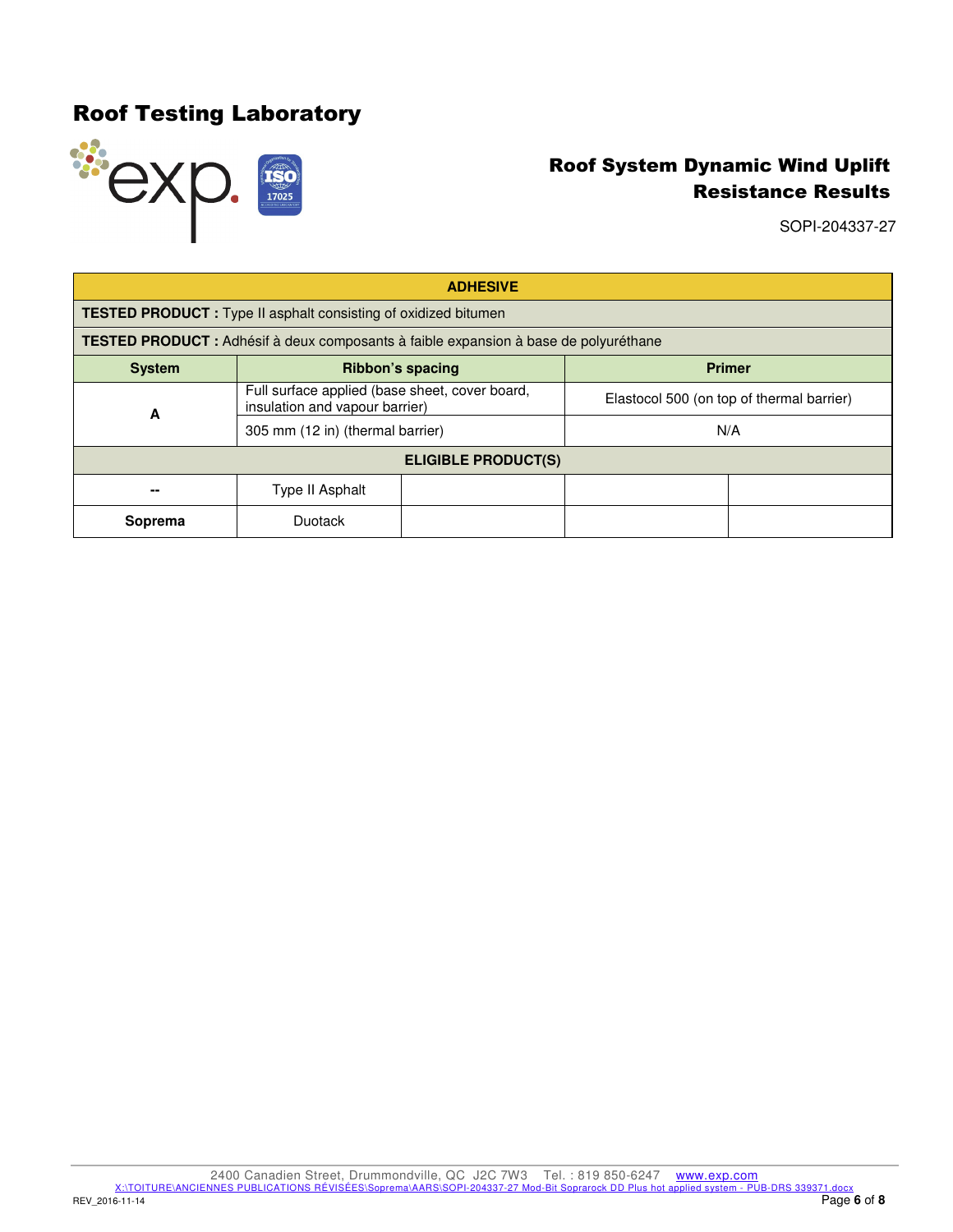## Roof Testing Laboratory



## Roof System Dynamic Wind Uplift Resistance Results

SOPI-204337-27

### **General Notes**

### **1. Decking:**

The tests performed by **exp** services inc. («**exp**») were performed over a standard roll formed steel deck profile, with a galvanized or aluminum / zinc alloy coating finished, as per ASTM A653, A792, A1008 or CSSBI 10M standards, bearing a thickness of 0.76 mm (0.03 inch) minimum (commonly defined as 22 gauge), corresponding to the ASTM A653M grade SS 230, having a yield point of 230 MPa (33 ksi) and a tensile strength of 310 MPa (45 Ksi).

Equivalency; tests have demonstrated that the hot bitumen vapour barrier in the system herein described is suitable for application with hot bitumen over concrete deck.

Tests could be conducted on 4 'x 8' x % "standard plywood deck to assess eligibility for possible equivalencies.

The deck's fastening to the supporting structure must be strong enough to resist wind uplift loads (as defined per NBC requirements).

#### **2. Deck equivalency products:**

18 to 22 gage steel deck. Wood or concrete deck which testing gave equivalent or superior uplift resistance than the value specified in the "Fasteners Pull Out Resistance" section.

#### **3. Fasteners Pull Out Resistance:**

Testing were conducted in laboratory according to ANSI/SPRI FX-1 2011 standard, over a minimum of 10 test samples on a **Com-Ten** apparatus over steel deck (unless stated otherwise).

#### **4. Adhesive Pull Resistance:**

Testing were conducted in laboratory over 3 test samples, according to ANSI/SPRI IA-1 2010 standard on a **Com-Ten** apparatus over steel deck (unless stated otherwise) or, according to ASTM D1623 standard over a universal press testing bench, for in-between materials.

#### **5. Note on adhesive:**

Follow all guide lines or supplementary instructions from the manufacturer regarding adhesive application.

#### **6. Equivalent products:**

Only the products listed in this report under eligible products are deemed acceptable as substitute to the tested products. Any other modifications must be requested in written, on **exp** application form, to be studied for approval.

### **7. Optional components:**

Any components of this roofing system listed as optional, may be removed from the roof design. Inclusion or exclusion of the said component having no effect on the published dynamic uplift resistance results. (DUR).

#### **8. Experimental factor:**

In accordance with CSA A123.21 standard, the published dynamic uplift resistance (DUR) include a computed experimental factor of 1,5.

X:\TOITURE\ANCIENNES PUBLICATIONS RÉVISÉES\Soprema\AARS\SOPI-204337-27 Mod-Bit Soprarock DD Plus hot applied system - PUB-DRS 339371.docx<br>Page 7 of 8